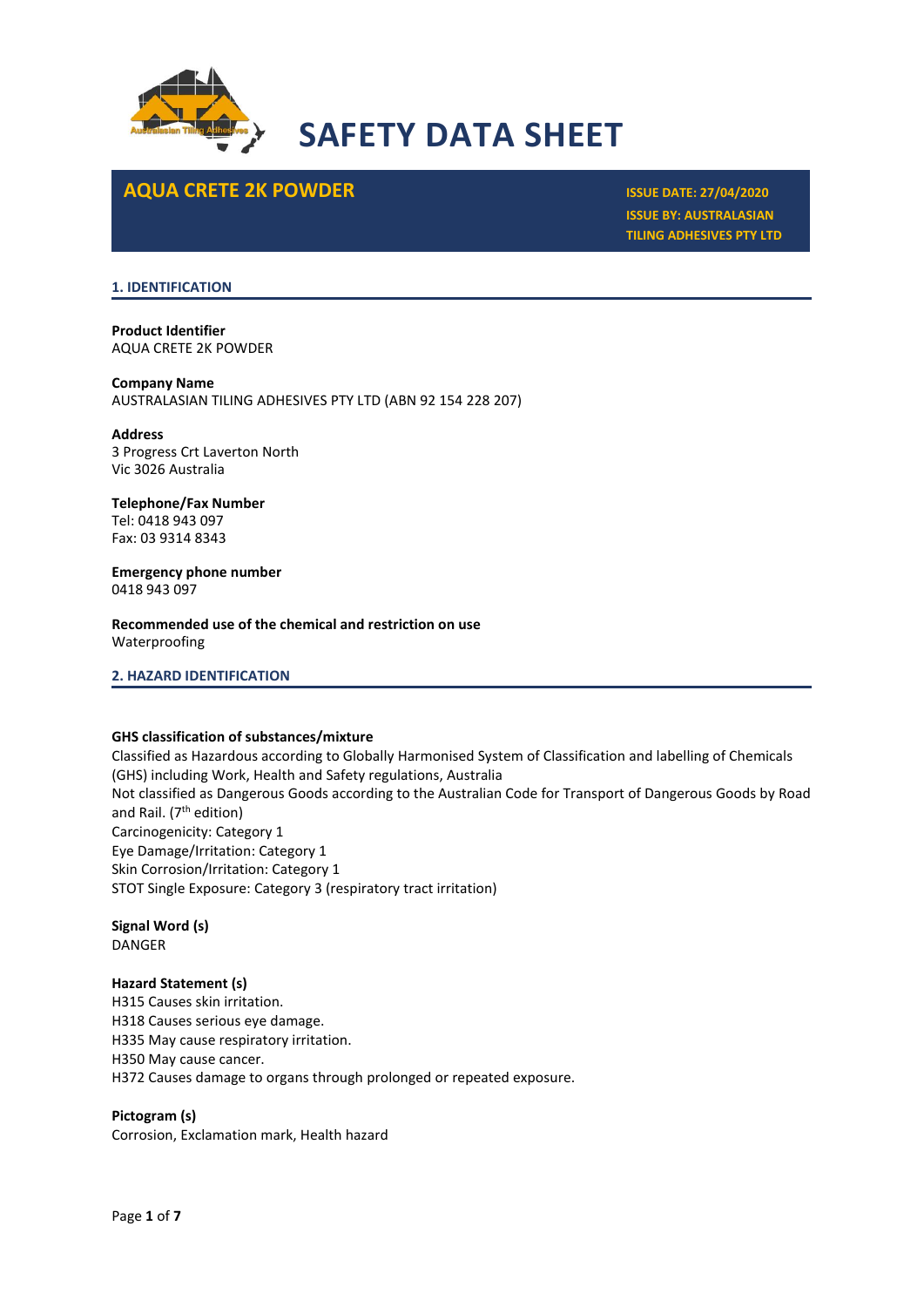

## **Precautionary statement – Prevention**

P201 Obtain special instructions before use. P202 Do not handle until all safety precautions have been read and understood. P260 Do not breath dust/fume/gas/mist/vapours/spray. P264 Wash contaminated skin thoroughly after handling. P270 Do not eat, drink or smoke when using this product. P271 Use only outdoors or in a well-ventilated area. P280 Wear protective gloves/protective clothing/eye protection/face protection.

## **Precautionary statement – Response**

P302+P352 IF ON SKIN: Wash with plenty of soap and water. P304+P340 IF INHALED: Remove victim to fresh air and keep at rest in a position comfortable for breathing. P305+P351+P338 IF IN EYES: Rinse cautiously with water for several minutes. Remove contact lenses, if present and easy to do. Continue rinsing. P308+P313 if skin irritation occurs: Get medical advice/attention.

P362 take off contaminated clothing and wash before reuse.

## **Precautionary statement – Storage**

P403+P233 Store in a well-ventilated place. Keep container tightly closed. P405 Store locked up.

### **Precautionary statement – Disposal**

P501 Dispose of contents/container to an approved waster disposal plant.

## **3. COMPOSITION / INFORMATION ON INGREDIENTS**

| <b>Name</b>                                | <b>CAS</b> | <b>Proportion</b> |
|--------------------------------------------|------------|-------------------|
| Portland cement                            | 65997-15-1 | 20-40%            |
| Crystalline Silica                         | 14808-60-7 | 30-70%            |
| Soda Lime Glass                            | 1317-65-3  | 10-20%            |
| Calcium aluminate cement                   | 7778-18-9  | $0-10%$           |
| Ingredients determined not to be hazardous |            | <b>Balance</b>    |

#### **4. FIRST AID MEASURES**

#### **Inhalation**

If inhaled, remove affected person from contaminated area. Apply artificial respiration if not breathing. Seek medical attention.

## **Ingestion**

Do not induce vomiting. Wash out mouth thoroughly with water. Seek immediate medical attention.

#### **Skin**

Remove all contaminated clothing immediately. Wash affected area thoroughly with soap and water. Wash contaminated clothing before reuse or discard. Seek medical attention.

#### **Eye contact**

If in eyes, hold eyelids apart and flush the eyes continuously with running water. Remove contact lenses. Continue flushing until advised to stop by the Poisons Information Centre or a doctor, or for at least 15 minutes. Seek immediate medical attention.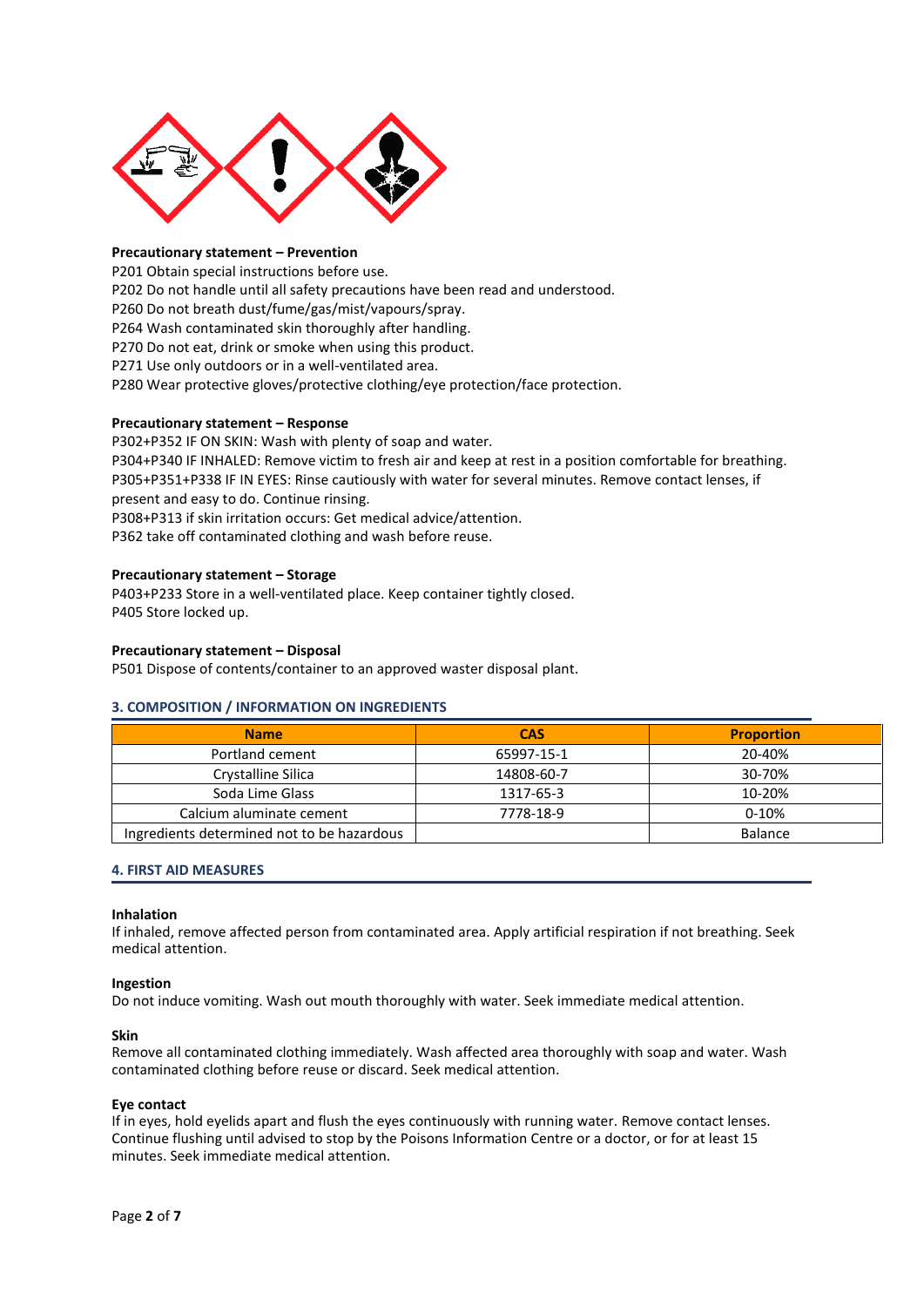## **First Aid Facilities**

Eyewash, safety shower and normal washroom facilities.

## **Advice to Doctor**

Treat symptomatically

## **Other Information**

For advice in an emergency, contact a Poisons Information Centre (Phone Australia 131 126) or a doctor at once.

## **5. FIREFIGHTING MEASURES**

## **Suitable Extinguishing media**

Use appropriate fire extinguisher for surrounding environment.

## **Hazards from Combustion Products**

Under fire conditions this product may emit toxic and/or irritating fumes, smoke and gases.

## **Decomposition Temperature**

Not available

## **Precautions in connection with Fire**

Fire fighters should wear full protective clothing and self-contained breathing apparatus (SCBA) operated in Positive pressure mode. Fight fire from safe location.

## **6. ACCIDENTAL RELEASE MEASURES**

## **Emergency Procedures**

Increase ventilation. Evacuate all unprotected personnel. Wear sufficient respiratory protection and full protective clothing to prevent exposure. Sweep up material avoiding dust generation or dampen spilled material with water to avoid airborne dust, then transfer material to a suitable container. Wash surfaces well with soap and water. Seal all wastes in labelled containers for subsequent recycling or disposal. Dispose of waste according to the applicable local and national regulations. If contamination of sewers or waterways occurs inform the local water and waste management authorities in accordance with local regulations.

## **7. HANDLING AND STORAGE**

## **Precautions for Safe Handling**

Avoid inhalation of dust, and skin or eye contact. Use only in well ventilated area. Keep containers sealed when not in use. Prevent the build up of dust in the work atmosphere. Maintain high standards of personal hygiene i.e. Washing hands prior to eating, drinking, smoking or using toilet facilities. Avoid exposure. Do not handle until all safety precautions have been read and understood.

## **Conditions for safe storage, including any incompatibilities**

Store in a cool, dry, well-ventilated area, out of direct sunlight and moisture. Store in suitable, labelled Containers. Keep containers tightly closed. Store away from incompatible materials. Ensure that storage Conditions comply with applicable local and national regulations.

## **8. EXPOSURE CONTROLS / PERSONAL PROTECTION**

## **Occupational exposure limit values**

No exposure standards have been established for this material. However, the available exposure limits for ingredients are listed below. Crystalline silica TWA:  $0.1$ mg/m $3$ Portland cement (Inspirable dust) TWA: 10mg/m<sup>3</sup> TWA (Time Weighted Average): The average airborne concentration of a particular substance when calculated over a normal eight-hour working day, for a five-day week.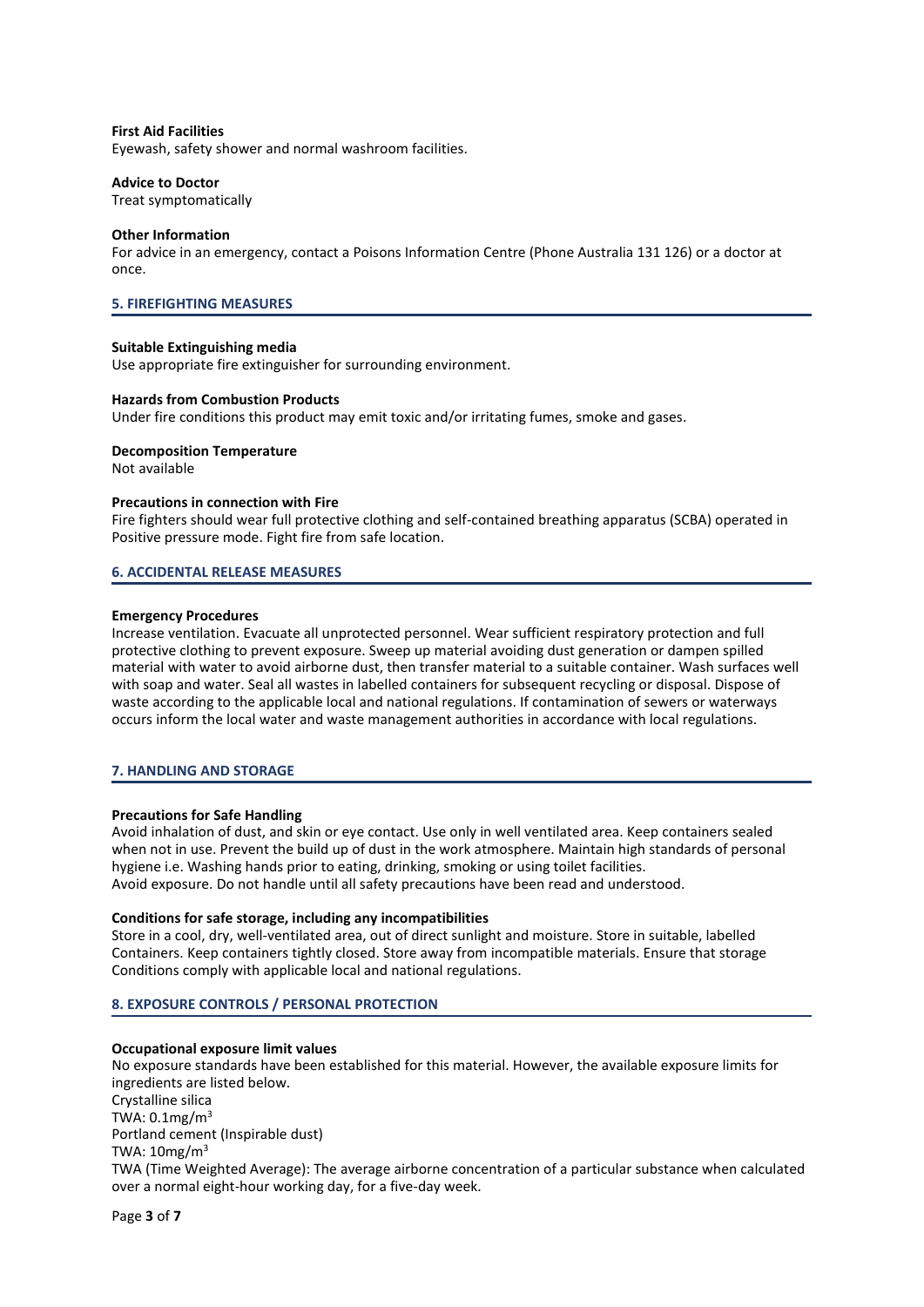## **Biological Limit Values**

No biological limits allocated.

## **Appropriate Engineering Controls**

This substance is hazardous and should be used with a local exhaust ventilation system, drawing solid/dust away from workers' breathing zone. If the engineering controls are not sufficient to maintain concentrations of particulates below the exposure standards, suitable respiratory protection must be worn.

## **Respiratory Protection**

If engineering controls are not effective in controlling airborne exposure then an approved respirator with a Replaceable dust/particulate filter should be used. Refer to relevant regulations for further information concerning respiratory protective requirements.

Reference should be made to Australian Standards AS/NZS 1715, Selection, Use and Maintenance of Respiratory Protective Devices; and AS/NZS 1716, Respiratory Protective Devices, in order to make any necessary changes for individual circumstances.

## **Eye Protection**

Safety glasses with full face shield should be used. Eye protection devices should conform to relevant regulations. Eye protection should conform with Australian/New Zealand Standard As/NZS 1337 – Eye Protectors for Industrial Applications.

## **Hand Protection**

Wear gloves of impervious material. Final choice of appropriate gloves will vary according to individual circumstances. i.e. methods of handling or according to risk assessments undertaken. Occupational protective gloves should conform to relevant regulations. Reference should be made to AS/NZS 2161.1: Occupational protective gloves – Selection, use and maintenance.

## **Body Protection**

Suitable protective workwear, e.g. cotton overalls buttoned at neck and wrist is recommended. Chemical resistant apron is recommended where large quantities are handled.

| <b>Properties</b>            | <b>Description</b> | <b>Properties</b>                | <b>Description</b>   |
|------------------------------|--------------------|----------------------------------|----------------------|
| <b>Form</b>                  | Powder             | Appearance                       | Grey powder          |
| Colour                       | Grey               | Odour                            | No distinctive odour |
| <b>Decomposition</b>         | Not available      | <b>Melting Point</b>             | Not available        |
| <b>Temperature</b>           |                    |                                  |                      |
| <b>Boiling Point</b>         | Not available      | <b>Solubility in Water</b>       | Insoluble            |
| <b>Specific Gravity</b>      | $1.5(23^{\circ}C)$ | pH                               | Not available        |
| <b>Vapour Pressure</b>       | Not available      | <b>Vapour Density (Air=1)</b>    | Not available        |
| <b>Evaporation Rate</b>      | Not available      | <b>Odour Threshold</b>           | Not available        |
| <b>Viscosity</b>             | Not available      | <b>Partition Coefficient: n-</b> | Not available        |
|                              |                    | octanol/water                    |                      |
| <b>Flash Point</b>           | Not available      | Flammability                     | Non combustible      |
| <b>Auto-Ignition</b>         | Not available      | <b>Explosion Limit - Upper</b>   | Not applicable       |
| <b>Temperature</b>           |                    |                                  |                      |
| <b>Explosion Limit-Lower</b> | Not available      |                                  |                      |

## **9. PHYSICAL AND CHEMICAL PROPERTIES**

## **10. STABILITY AND REACTIVITY**

## **Chemical Stability**

Stable under normal conditions of storage and handling. Products containing calcium aluminate cement will Hydrate and solidify when mixed with water.

## **Reactivity and Stability**

Reacts with incompatible materials.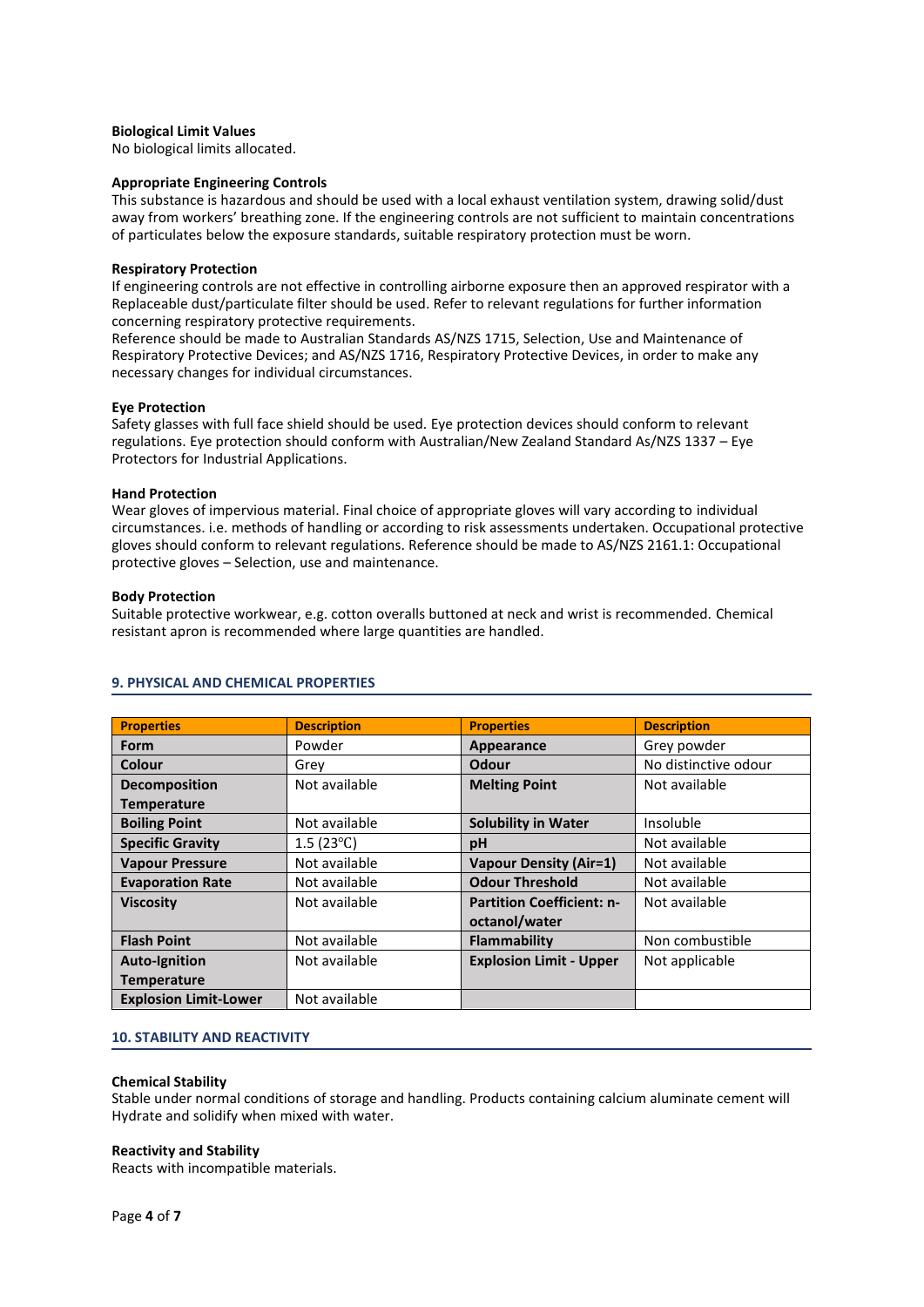## **Conditions to Avoid**

Extremes of temperature and direct sunlight. Exposure to moisture.

## **Incompatible materials**

Not available

## **Hazardous Decomposition Products**

Under fire conditions this product may emit toxic and/or irritating fumes, smoke and gases.

#### **Possibility of hazardous reactions**

Not available.

## **Hazardous Polymerization**

Will not occur.

## **11. TOXICOLOGICAL INFORMATION**

## **Toxicology Information**

No toxicity data available for this material.

## **Ingestion**

Ingestion of this product may irritate the gastric tract causing nausea and vomiting.

## **Inhalation**

May cause respiratory irritation. Inhalation of product dust can cause irritation of the nose, throat and respiratory system. Chronic exposure to this material may aggravate existing respiratory disorders and lung disorders such as bronchitis, emphysaema and asthma. Onset and progression are related to dust concentrations and duration of exposure.

## **Skin**

Causes skin irritation. Skin contact will cause redness, itching and swelling. Repeated exposure may cause skin dryness and cracking and may lead to dermatitis.

#### **Eye**

Causes eye damage. Eye contact will cause stinging, blurring, tearing, severe pain and possible burns, necrosis, permanent damage and blindness.

### **Respiratory Sensitisation**

Not expected to be respiratory sensitiser.

#### **Skin Sensitisation**

Not expected to be skin sensitiser.

## **Germ cell mutagenicity**

Not considered to be mutagenic hazard.

#### **Carcinogenicity**

May cause cancer. Classified as a Known or presumed human carcinogen.

This product contains crystalline silica. Crystalline Silica (respirable size  $\lt$ = 7  $\mu$ m) has been classified by the International Agency for Research on Cancer (IARC) as Carcinogenic to Humans (Group 1).

## **Reproductive Toxicity**

Not considered to be toxic to reproduction.

#### **STOT-single exposure**

May cause respiratory irritation.

#### **STOT-repeated exposure**

Causes damage to organs through prolonged or repeated exposure.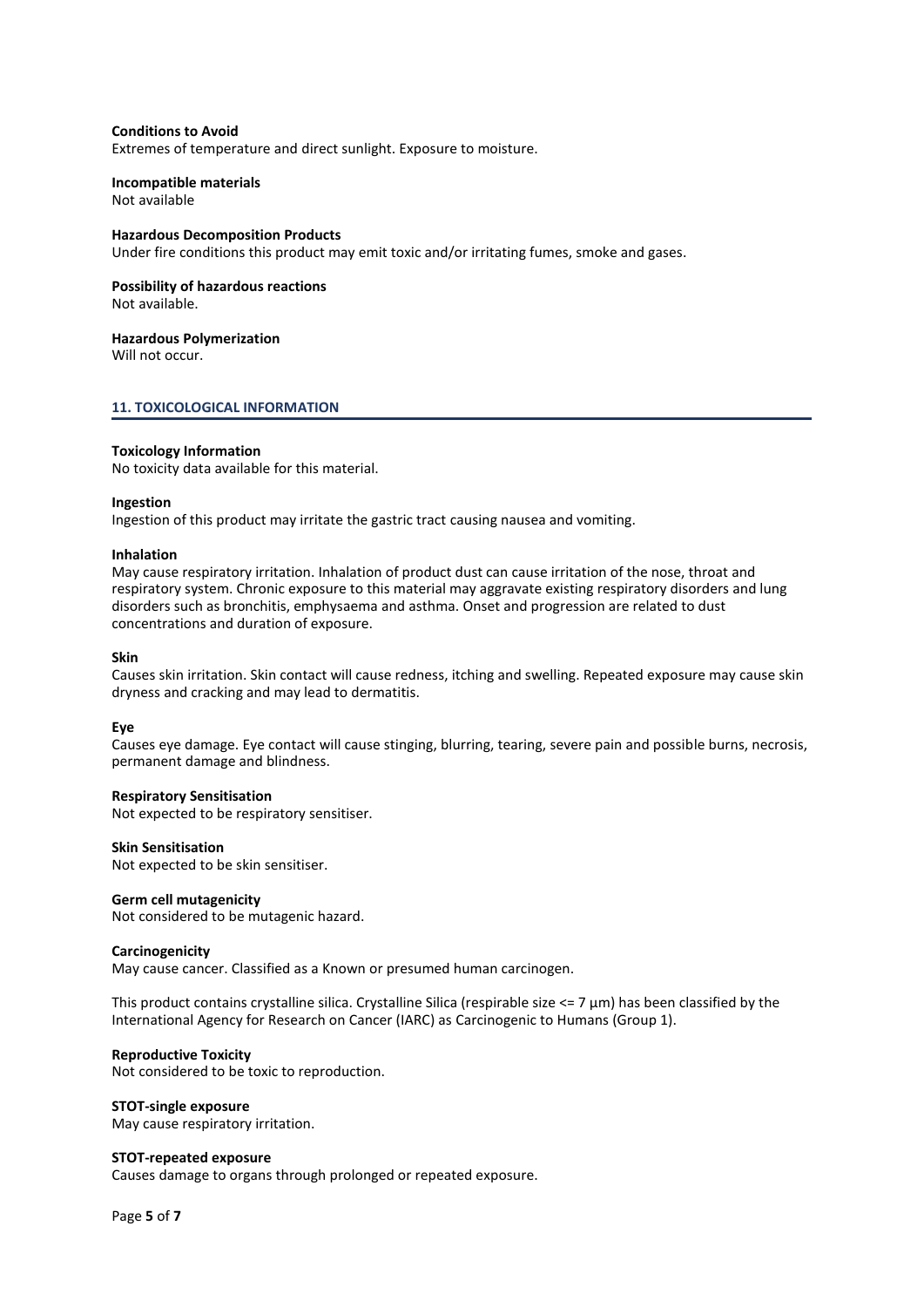## **Aspiration Hazard**

Not expected to be an aspiration hazard.

## **Other Information**

Repeated exposure to respirable crystalline silica dust may lead to silicosis, or other serious delayed lung injury. The onset of silicosis is usually slow and lung damage may occur even when no symptoms or signs of illhealth has occurred. Silicosis can develop to a more serious degree even after exposure has ceased, and may also lead to other diseases including heart disease and scleroderma. Exposure by inhalation may aggravate pre-existing upper respiratory and lung disorders such as bronchitis, emphysaema and asthma.

## **12. ECOLOGICAL INFORMATION**

## **Ecotoxicity**

No ecological data available for this material.

**Persistence and degradability** Not available

**Mobility** Not available

**Bioaccumulative Potential** Not available

#### **Other Adverse Effects** Not available

## **Environmental Protection**

Prevent this material entering waterways, drains and sewers.

## **13. DISPOSAL CONSIDERATION**

#### **Disposal considerations**

The disposal of the spilled or waste material must be done in accordance with applicable local and national Regulations.

## **14. TRANSPORT INFORMATION**

#### **Transport Information**

Road and Rail Transport (ADG Code): Not classified as Dangerous Goods according to the Australian Code for the Transport of Dangerous Goods by Road and Rail (ADG Code) (7<sup>th</sup> edition).

## Marine Transport (IMO/IMDG):

Not classified as Dangerous Goods by the criteria of the International Air Transport Association (IATA) Dangerous Goods Regulations for transport by air.

**U.N. Number** None Allocated

**UN proper shipping name** None Allocated

**Transport hazard class(es)** None Allocated

**Special Precautions for User** Not available